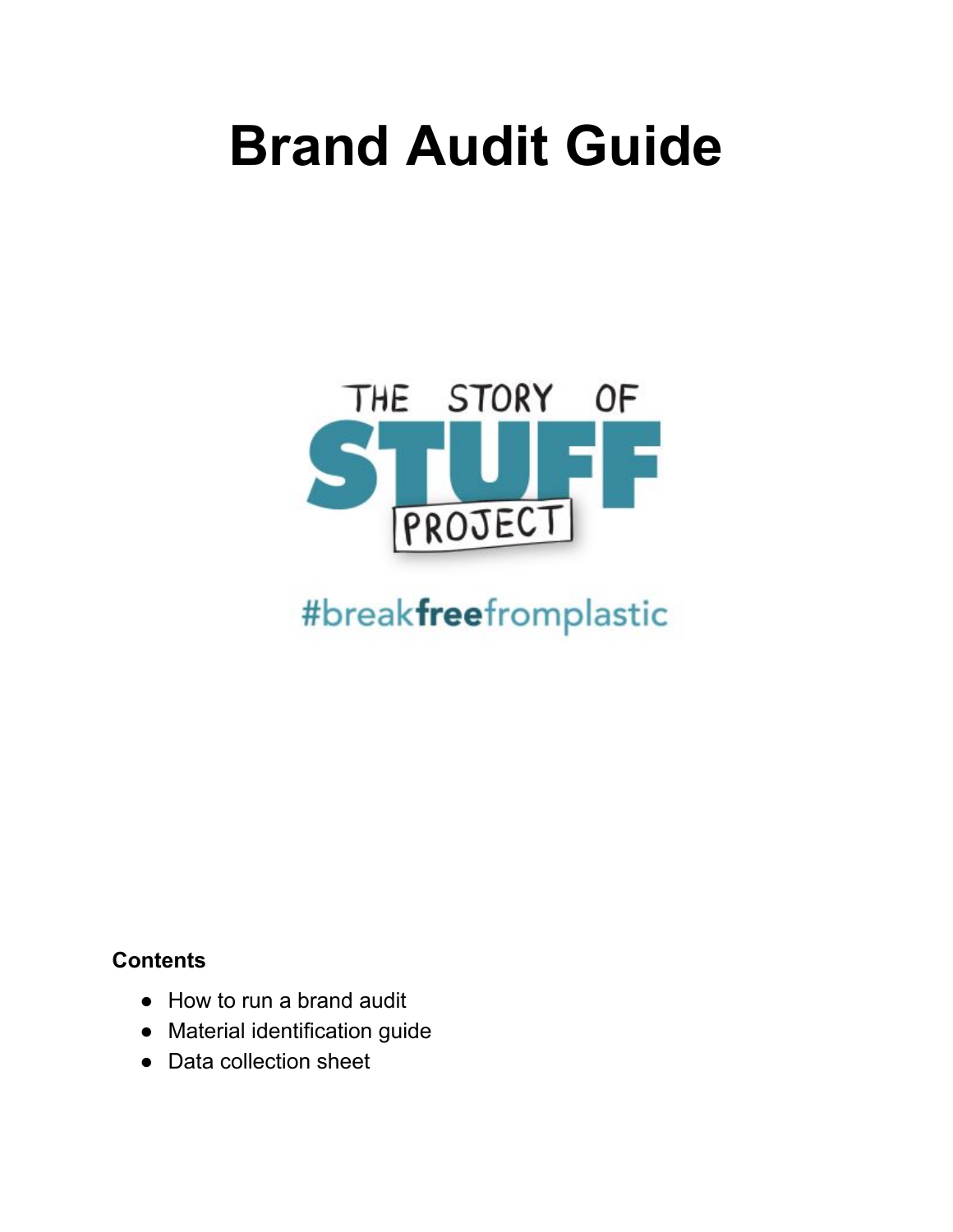### **Introduction**

Thanks for your interest in holding a Brand Audit in your community! This guide contains everything you need to know to run a successful brand audit event. If you have a question that isn't addressed in this document you can email us at info@storyofstuff.org.

**So, what exactly is a brand audit?** Think of it as a public litter cleanup with a healthy dose of citizen science! Volunteers collect plastic trash they find in the environment: on beaches, roadsides, public parks, or even in your own home. Next, participants catalog the products and brands that make up the plastic trash they collected. The corporations behind these brands created and ultimately profited from this waste, leaving us to clean up the mess. This activity helps identify which companies bear the most responsibility.

#### **Let's Talk About Plastic Pollution**

Before diving into the nitty gritty of organizing a brand audit near you, let's review how we at The Story of Stuff Project talk about plastic pollution. It's important that we're all on the same page! We suggest familiarizing yourself with this information and sharing it with other participants at your event. Let's dive in:

**Much of the conversation about plastic pollution focuses on waste in the ocean** – we've all seen the heartbreaking images of a turtle stuck in a six-pack ring or a seabird with a stomach full of plastic. And truly, what is happening to our oceans is deeply worrying – but it's also just one part of the story.

**In reality, plastic pollutes at every step.** Plastic begins its life as fossil fuels, so when we're talking about plastic we also have to talk about the risks and consequences of fossil fuels – from fracking pollution to pipeline explosions. The next step is production – and here, too, we see pollution. The plants that produce plastic and its various chemical ingredients release a variety of pollutants that poison surrounding communities. What's more, these facilities tend to be located in low-income and other marginalized communities, where people may lack the political power to fight back. Plastic harms people and the planet well before it reaches store shelves.

What about disposal? How is plastic ending up in the ocean and the environment? Big Plastic wants us to blame individual litterbugs or countries in the Global South. **In reality, countries in the developing world are being flooded with low-value plastic that can't be recycled – much of it being produced by multinational corporations based in the US and EU like Nestlé, Proctor and Gamble, and Unilever.** And because these countries often don't have the same type of waste collection infrastructure – like curbside trash pickup – that we enjoy in countries like the U.S., there is nowhere for that waste to end up *except* the environment.

What's more, for decades countries in the Global North have been exporting their trash to Asian nations. Valuable recyclables get sorted out, but the low- and no-value plastic gets burned, buried in a landfill, or released into the environment.

In either case, the multinational corporations that produce and sell single-use, low- and no-value plastic that can't get recycled bear ultimate responsibility for what happens to their products at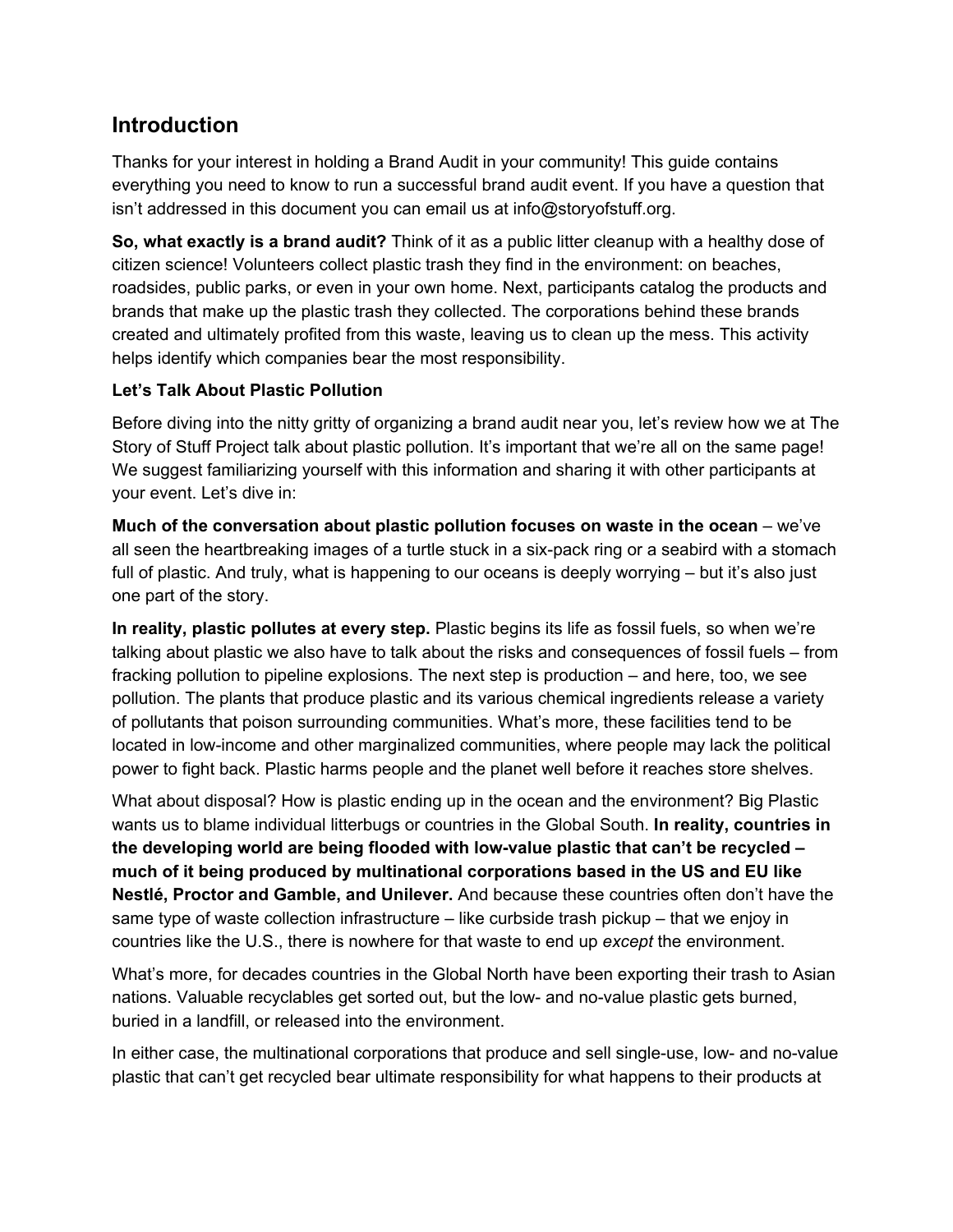#### the end of its life. **These multinational corporations are the real litterbugs that need to be held accountable.**

That's why the global #breakfreefromplastic movement has developed a unified strategy to take on Big Plastic and create a future free from plastic pollution. **#breakfreefromplastic is a global movement of almost 1500 organizations with a unified strategy to end plastic pollution.** One of the main pillars of that strategy is to reduce the amount of plastic being produced, with a focus on low- and no-value plastics.

First, we need to identify the products and packaging that most often ends up in the environment as plastic pollution. To do so, a #breakfreefromplastic member group based in the Philippines developed a strategy called a brand audit. Now, organizations around the world are mobilizing to conduct brand audits under the banner of the #breakfreefromplastic movement in order to create a global data set that will help us hold companies accountable for their waste.

#### **Organizing a Brand Audit**

Brand audits are an important tactic in the fight to end plastic pollution. Brand audits create data that support the push to hold corporations accountable for the plastic waste they create. They help reframe the narrative around who is responsible for plastic litter in the environment. They reveal the scale of the problem and help align a global movement. **Here's what's involved in organizing a brand audit:**

#### **Plan**

Your first step is to choose a location for your brand audit. This must be held in a public location that is safe and legal to assemble, and where there is plastic trash to collect. Good locations include coasts, rivers, parks, or city streets or even your street. If you can't recruit a group, you can also conduct a brand audit of your own trash at home. For public brand audits, it's recommended that you visit the spot before planning your event. You'll also want to pick a meeting point for the start of the event, and consider questions like parking if people will be driving.

Next, let us know that you'll be holding this event via the **[#BreakFreeFromPlastic](https://www.breakfreefromplastic.org/brandauditsignup/) sign up form** [here](https://www.breakfreefromplastic.org/brandauditsignup/). This helps us track the brand audit events happening around the world and ensures you get all the resources you need to complete and submit your brand audit.

#### **Prepare**

Once you've registered your brand audit with us, it's time to prepare for the day. You can either use a custom made web [application](https://www.trashblitzapp.com/signup) (no download required) or use a trusted pen and paper to record your data. Here are the supplies that you'll need to make your event a success:

- Print & bring:
	- This guide
	- o The brand audit [web](https://www.trashblitzapp.com/signup) app OR
	- o Plenty of data entry [forms](https://www.breakfreefromplastic.org/wp-content/uploads/2019/08/BFFP_Brand_Audit_Form_ENG.pdf)
	- Copies of the visual [identification](https://www.breakfreefromplastic.org/wp-content/uploads/2019/09/BFFP-Brand-Audit-Type-Categories-Visual-2019_ENG.pdf) guide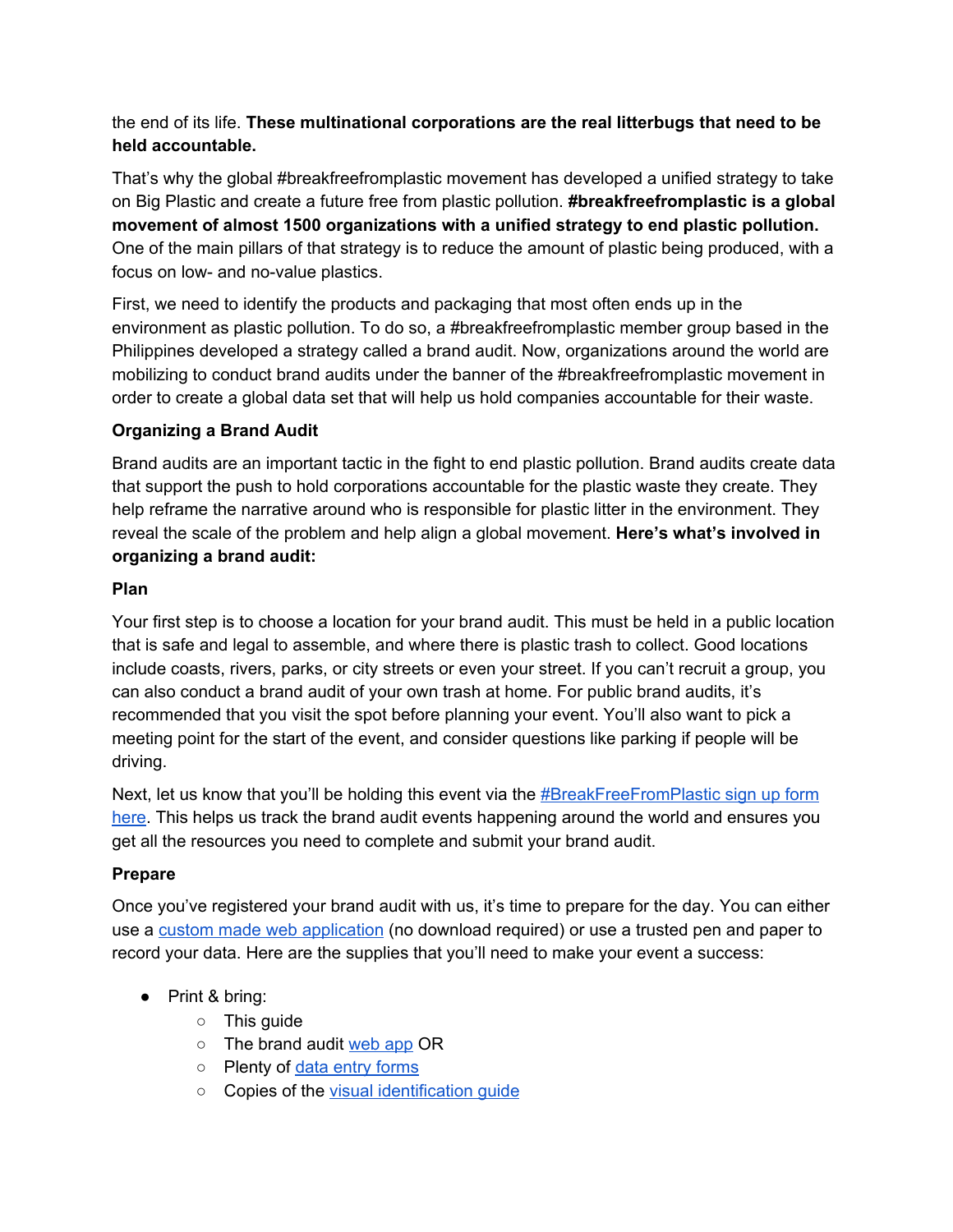- $\circ$  If you can find one, bring a guide of what's recycled locally to complete the form
- Pens, pencils, and clipboards or another hard surface to write on (if using forms)
- Lots of battery life or consider a portable charger for your phone (if you use the app)
- Gloves to handle waste safely (optional: Tongs, grabbers, or other gear that will help with waste collection)
- Trash / recycling bags or buckets to dispose of the waste you collect
- Optional: supplies for volunteers, like snacks, water, and sunblock (if you're not providing these, you should remind your volunteers to bring them

#### **Promote**

Now it's time to build your team of helpers! Start off by thinking about how many helpers you want. The amount of trash, size of the area and equipment available should help you determine how many helpers you want joining the brand audit. Next, reach out to your networks: friends, social media networks, public forums, environmental groups, volunteer and civic groups, anything you can think of. You might also contact local elected officials, and use the event to call attention to the need for policies that will reduce plastic pollution. Finally, consider inviting local media to come check out your event!

#### **Running a Brand Audit**

You've planned, prepared for, and promoted your event. Finally, it's time to run the brand audit itself!

On the day of your event, be sure to arrive early, before volunteers start showing up. Be sure to welcome everyone and thank them for participating – this is a great opportunity to welcome new people to the movement or to grow your own network as a Changemaker.

#### **Getting Started**

To begin, welcome your volunteers and thank them for attending. Introduce yourself and invite everyone to do the same (if your group isn't too large).

Next, we suggest reading or paraphrasing the "Let's Talk About Plastic" section from this guide. This is a great opportunity to educate people about the plastic crisis, and to make sure that we as a movement remain aligned in our communications about this issue. This will also help volunteers understand what a brand audit entails and how it fits into the broader effort to tackle plastic pollution.

Finally, describe to them how the event will run. You might split your volunteers up into two groups; have one group start collecting waste, while the other group starts collecting the data about that waste. Or, you could have your whole crew collect, thenaudit, the waste together. It's up to you! Either way, make sure that everyone understands what is expected of them. Be sure to leave time for folks to ask questions!

Remember, the safety of you and your volunteers comes first. If you come across anything that would be unsafe to handle, **leave it and notify the appropriate authorities**.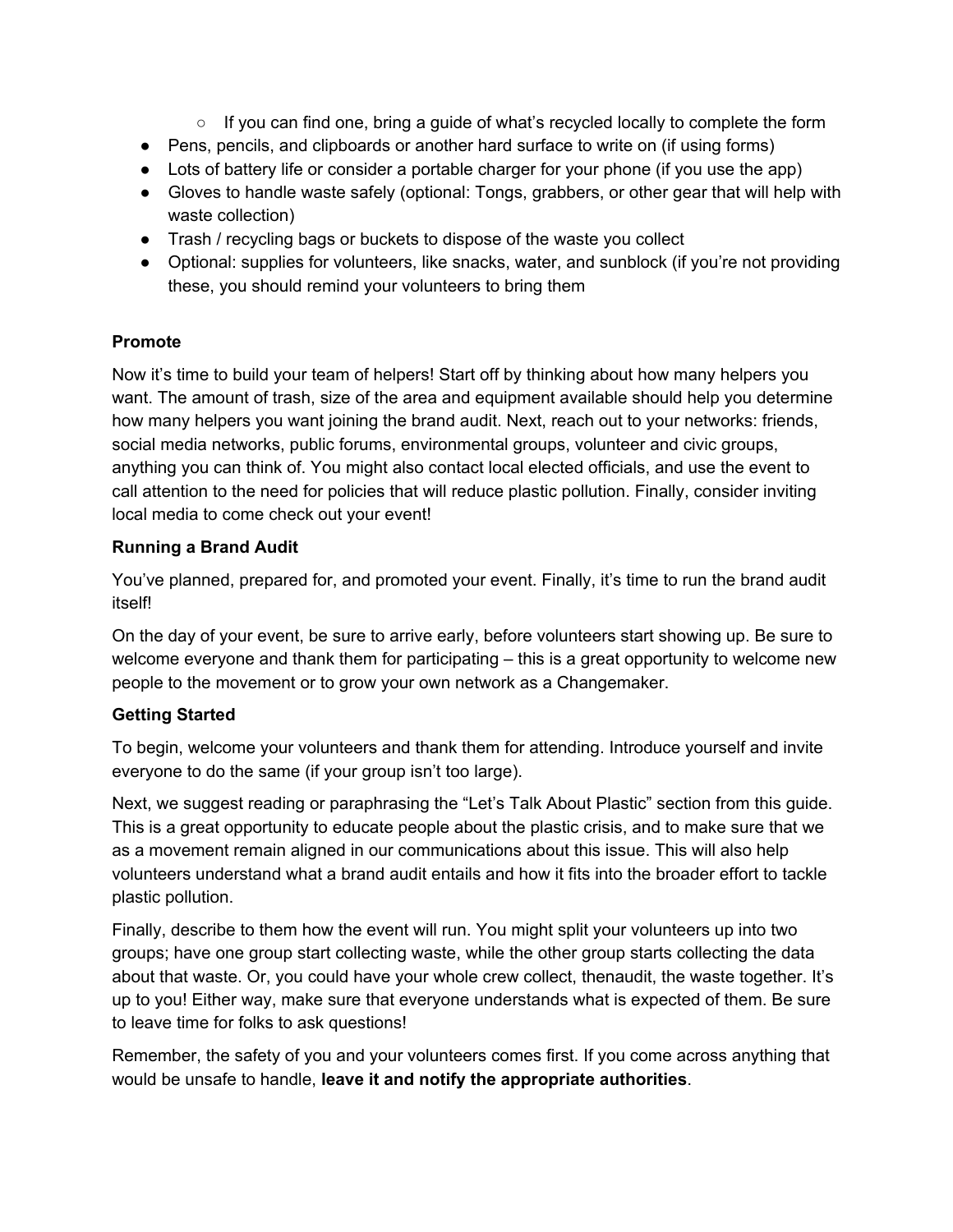#### **Recording Your Data**

The first thing to decide is whether you plan to use the web app on your phone or data forms in this document. If you're using printed forms, take a few minutes to outline the parameters of the brand audit, including:

- The date and location of the audit
- Start and end time
- Number of participants
- Your organization name if you have one (please add Story of Stuff Project too!)
- The approximate area covered for the audit.
- Add the type of location e.g. beach, park, home etc
- As best you can, approximate the volume of each of your collection containers and the total number of containers once you've finished
- If you're not using the web app, use this [page](https://www.latlong.net/) to find and mark the latitude and longitude of your clean up destination.

We're interested in collecting data about plastic waste in the environment – so your first step will be to separate out plastic from the other materials you collect – please make sure that those still get recycled or otherwise disposed of properly.

Next, use the data entry form and material identification guide (or app) to record the following about each item you collect. Please be sure to fill in the details about your brand audit on every data sheet to make sure that we know where your data was collected. Record:

- The brand (ex: Powerade, Kit Kat, McDonald's). If a brand is not present or identifiable, leave it blank
- Item description: mark what the product is (ex: straw, takeout container, shopping bag)
- The product type:
	- HP Household products (detergents, cleaning products, bleach, cleaning tools, cigarette butts, textiles, etc.)
	- FP Food packaging (chip bags, wrappers, takeout containers etc.)
	- PC Personal care (soap, shampoo, toothpaste, medical products, etc.)
	- SM Smoking materials (cigarette butts, lighters, tobacco packaging)
	- $\circ$  FG Fishing gear (nets, hooks, lines)
	- PM Packaging materials (boxes, styrofoam, enveloped, tape)
- The type of plastic use the "Material Identification Guide" to select one of the following categories: PET #1 HDPE #2 PVC #3 LDPE #4 PP #5 PS #6
	- Note: some items have multiple components with different types of plastic; record these separately (ex: a soda bottle is two entries: the bottle is #1 PET plastic, and the cap is #5 PP plastic)